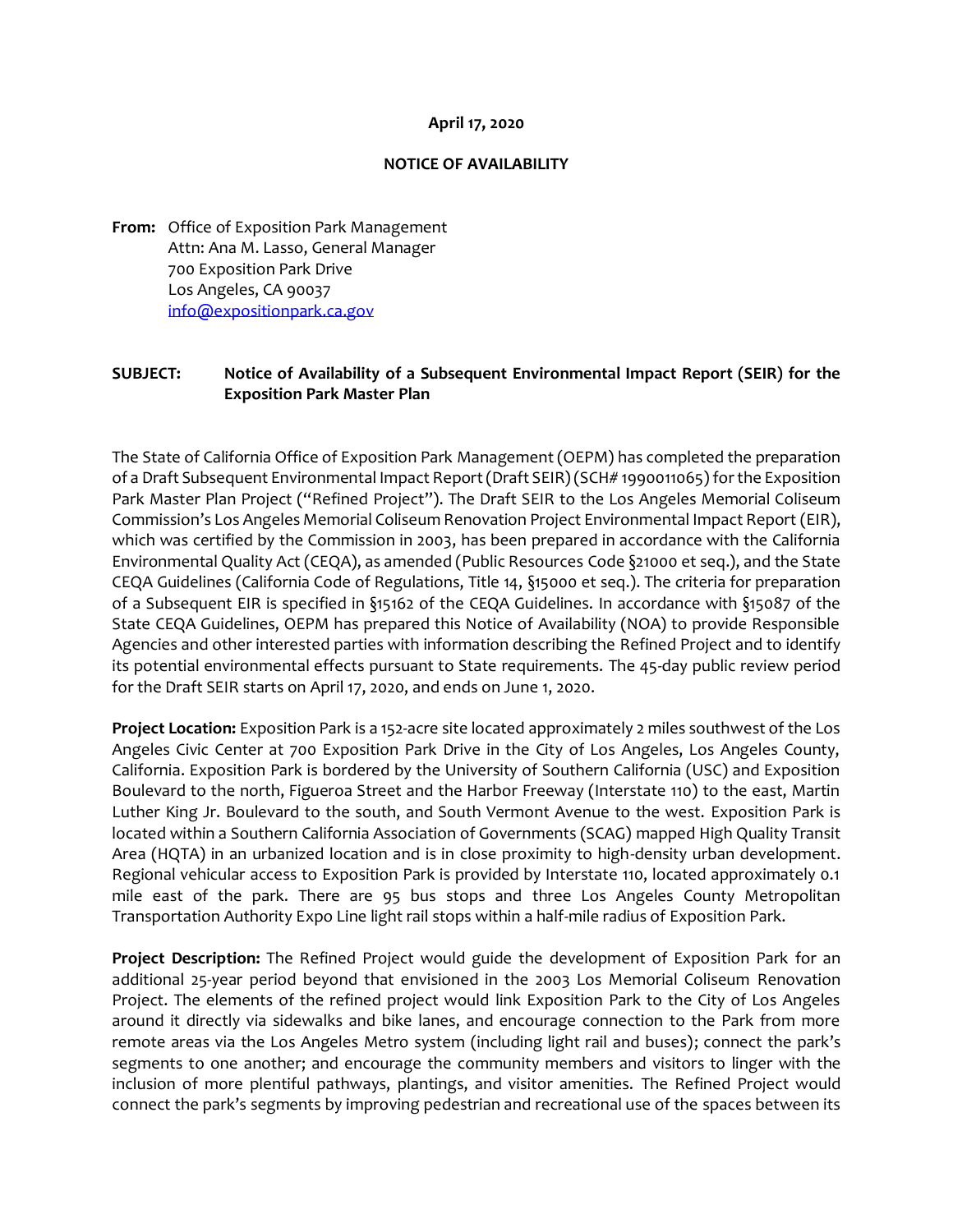buildings and moving surface parking spaces underground. The Refined Project would be consistent with the SCAG 2016-2040 Regional Transportation Plan/Sustainable Communities Strategy (RTP/SCS) goals to provide opportunities of recreational and open spaces accessible through public transit. The Refined Project is composed of nine elements:

- 1. Threshold and Gateway
- 2. Expo Festival Plaza
- 3. Solar Garden
- 4. Festival Park and Community Promenade
- 5. Bill Robertson Lane
- 6. Museum Walk
- 7. California African American Museum Sculpture Garden
- 8. Zanja Madre
- 9. Olympic Ring Walk

An SEIR has been prepared to address changes to the project not discussed in the certified EIR. The 2003 EIR has been amended four times as the use has evolved to address architectural modifications, parking and pedestrian circulation improvements, and relocation of a soccer field. As the use of the park has evolved, improvements to open spaces need further refinement to accommodate a level of use not anticipated at the time of the EIR and amendments. The improvements to the Coliseum have been largely completed but have created an unforeseen impact on the surrounding open space and pedestrian and vehicular areas that are best addressed in a Master Plan. The SEIR expands the extent of the project site for the Coliseum renovation project within its overall context of Exposition Park. The proposed Exposition Park Master Plan would overlap with the original Coliseum renovation project site and the Coliseum District Specific Plan established in Addendum No. 1 to the 2003 EIR. Furthermore, it would relocate existing VIP Game Day parking spaces for Coliseum events to within the Coliseum District Specific Plan boundaries.

The Draft SEIR analyzes 10 environmental issues areas that were determined to have potentially significant impacts, or for which the public identified concerns regarding potential impact, as a result of the earlier Initial Study and scoping process:

- Aesthetics
- Biological Resources
- Cultural Resources
- Energy
- Geology/Soils
- Greenhouse Gas Emissions
- Hazards/Hazardous Materials
- Population/Housing
- **Transportation**
- Tribal Cultural Resources

**Comments:** OEPM encourages public agencies and members of the public to review and comment on this document. Due to the unknown duration of the Governor's shelter in place directive (Executive Order N-3-20), the documents are being made available online at [http://expositionpark.ca.gov/Public-](http://expositionpark.ca.gov/Public-Notices/)[Notices/](http://expositionpark.ca.gov/Public-Notices/) and [www.expositionparktogether.org,](http://www.expositionparktogether.org/) and a USB thumb drive can be provided to organizations representing 50 people or more if requested.

Comments on the Draft SEIR will be accepted by OEPM between **April 17, 2020, and 5:00 p.m. on June 1, 2020.** Please include your name and address for all written correspondence. Please e-mail your written comments t[o info@expositionpark.ca.gov](mailto:info@expositionpark.ca.gov) or mail them to: